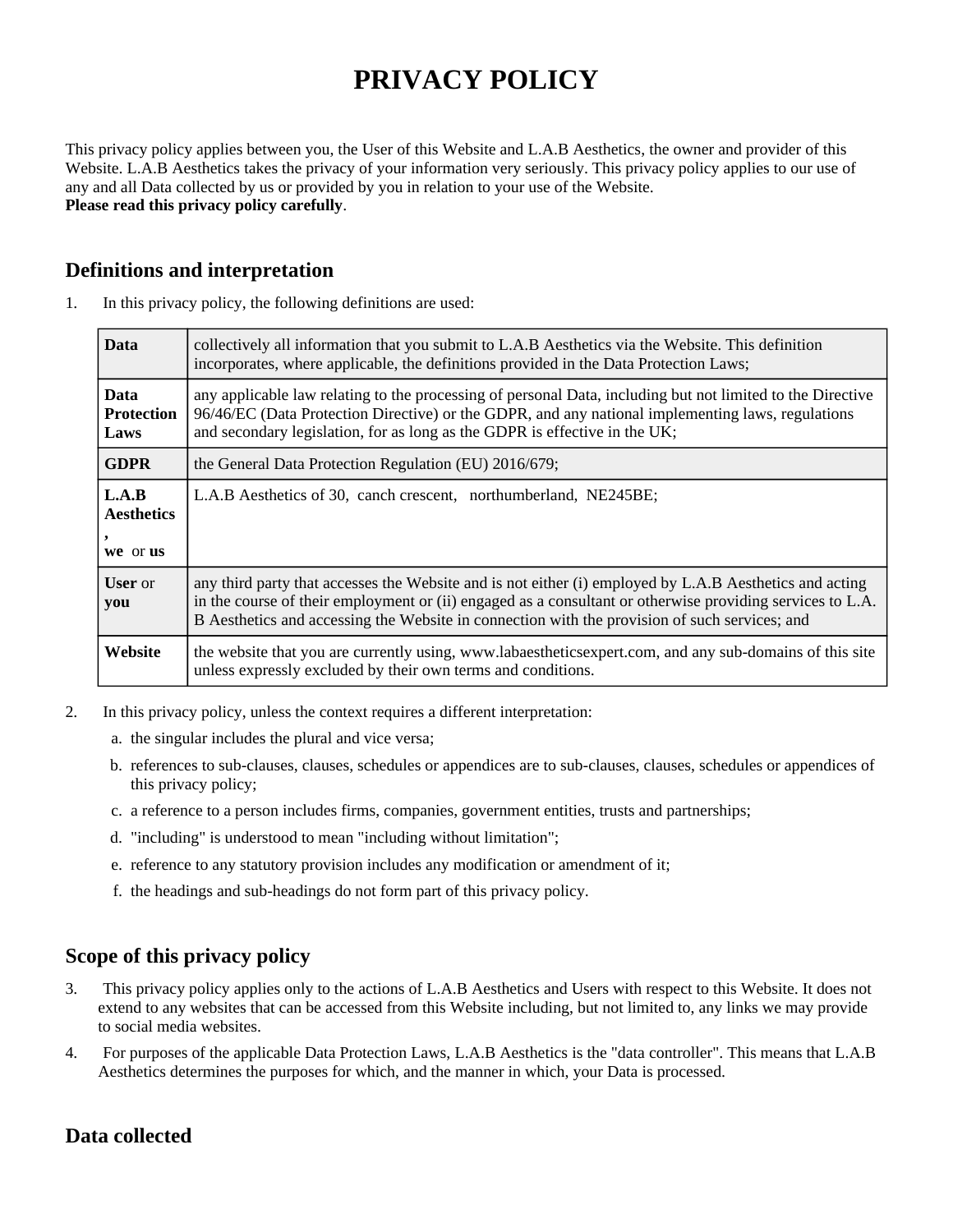- 5. We may collect the following Data, which includes personal Data, from you:
	- a. name;
	- b. date of birth;
	- c. gender;
	- d. contact Information such as email addresses and telephone numbers;
	- e. demographic information such as postcode, preferences and interests;

in each case, in accordance with this privacy policy.

#### **How we collect Data**

- 6. We collect Data in the following ways:
	- a. data is given to us by you ;
	- b. data is received from other sources; and
	- c. data is collected automatically.

#### **Data that is given to us by you**

- 7. L.A.B Aesthetics will collect your Data in a number of ways, for example:
	- a. when you contact us through the Website, by telephone, post, e-mail or through any other means;
	- b. when you register with us and set up an account to receive our products/services;
	- c. when you complete surveys that we use for research purposes (although you are not obliged to respond to them);
	- d. when you make payments to us, through this Website or otherwise;
	- e. when you elect to receive marketing communications from us;
	- f. when you use our services;
	- in each case, in accordance with this privacy policy.

# **Data that is received from publicly available third parties sources**

- 8. We will receive Data about you from the following publicly available third party sources:
	- a. .

#### **Data that is collected automatically**

- 9. To the extent that you access the Website, we will collect your Data automatically, for example:
	- a. we automatically collect some information about your visit to the Website. This information helps us to make improvements to Website content and navigation, and includes your IP address, the date, times and frequency with which you access the Website and the way you use and interact with its content.

#### **Our use of Data**

- 10. Any or all of the above Data may be required by us from time to time in order to provide you with the best possible service and experience when using our Website. Specifically, Data may be used by us for the following reasons:
	- a. internal record keeping;
	- b. improvement of our products / services;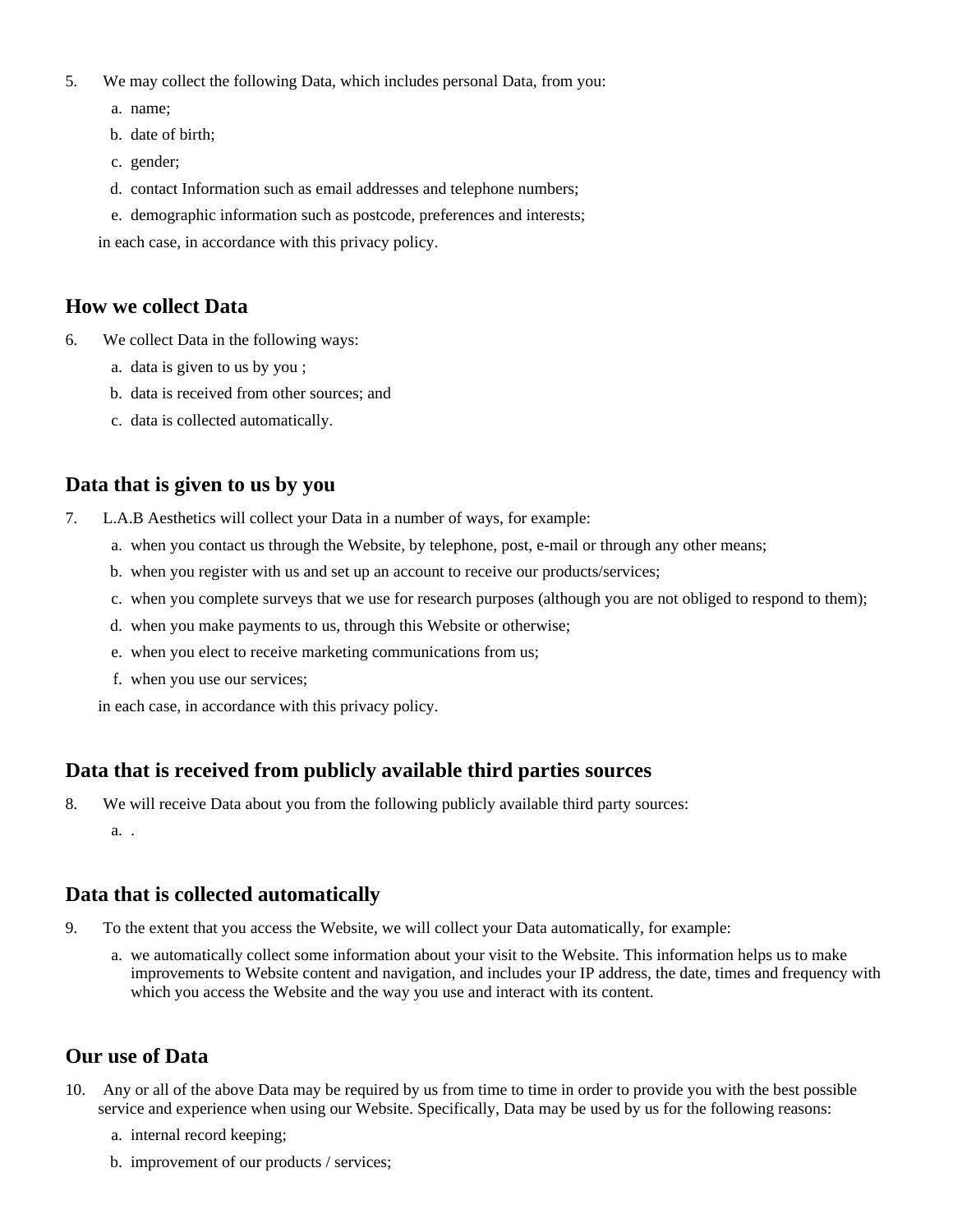- c. transmission by email of marketing materials that may be of interest to you;
- d. contact for market research purposes which may be done using email, telephone, fax or mail. Such information may be used to customise or update the Website;

in each case, in accordance with this privacy policy.

- 11. We may use your Data for the above purposes if we deem it necessary to do so for our legitimate interests. If you are not satisfied with this, you have the right to object in certain circumstances (see the section headed "Your rights" below).
- 12. For the delivery of direct marketing to you via e-mail, we'll need your consent, whether via an opt-in or soft-opt-in:
	- a. soft opt-in consent is a specific type of consent which applies when you have previously engaged with us (for example, you contact us to ask us for more details about a particular product/service, and we are marketing similar products/services). Under "soft opt-in" consent, we will take your consent as given unless you opt-out.
	- b. for other types of e-marketing, we are required to obtain your explicit consent; that is, you need to take positive and affirmative action when consenting by, for example, checking a tick box that we'll provide.
	- c. if you are not satisfied about our approach to marketing, you have the right to withdraw consent at any time. To find out how to withdraw your consent, see the section headed "Your rights" below.
- 13. When you register with us and set up an account to receive our services, the legal basis for this processing is the performance of a contract between you and us and/or taking steps, at your request, to enter into such a contract.

#### **Who we share Data with**

- 14. We may share your Data with the following groups of people for the following reasons:
	- a. our employees, agents and/or professional advisors to obtain advice from professional advisers;
	- b. relevant authorities to facilitate the detection of crime or the collection of taxes or duties;

in each case, in accordance with this privacy policy.

#### **Keeping Data secure**

- 15. We will use technical and organisational measures to safeguard your Data, for example:
	- a. access to your account is controlled by a password and a user name that is unique to you.
	- b. we store your Data on secure servers.
- 16. Technical and organisational measures include measures to deal with any suspected data breach. If you suspect any misuse or loss or unauthorised access to your Data, please let us know immediately by contacting us via this e-mail address: lorrainemingoia@hotmail.co.uk.
- 17. If you want detailed information from Get Safe Online on how to protect your information and your computers and devices against fraud, identity theft, viruses and many other online problems, please visit www.getsafeonline.org. Get Safe Online is supported by HM Government and leading businesses.

#### **Data retention**

- 18. Unless a longer retention period is required or permitted by law, we will only hold your Data on our systems for the period necessary to fulfil the purposes outlined in this privacy policy or until you request that the Data be deleted.
- 19. Even if we delete your Data, it may persist on backup or archival media for legal, tax or regulatory purposes.

#### **Your rights**

20. You have the following rights in relation to your Data: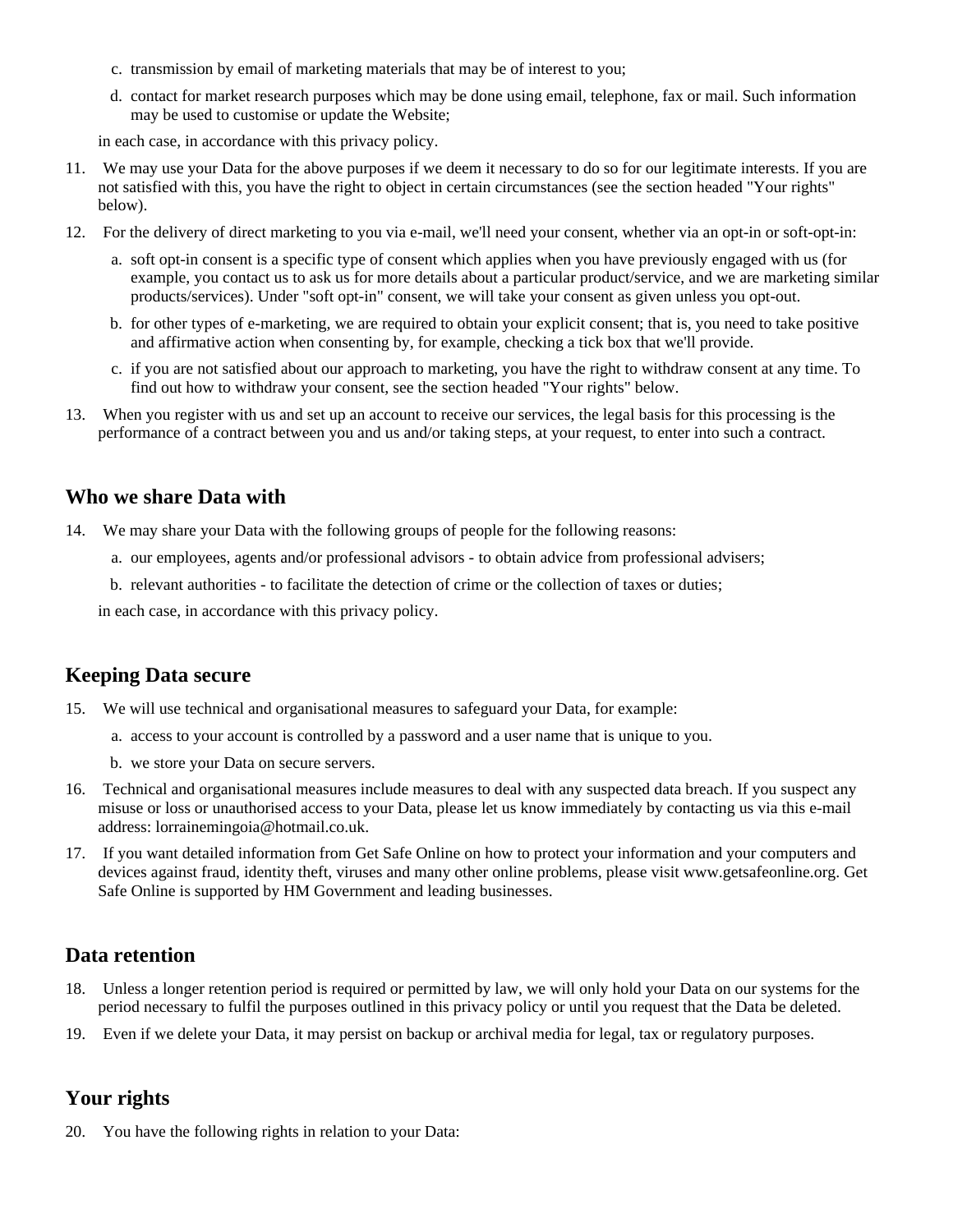- a. **Right to access** the right to request (i) copies of the information we hold about you at any time, or (ii) that we modify, update or delete such information. If we provide you with access to the information we hold about you, we will not charge you for this, unless your request is "manifestly unfounded or excessive." Where we are legally permitted to do so, we may refuse your request. If we refuse your request, we will tell you the reasons why.
- b. **Right to correct** the right to have your Data rectified if it is inaccurate or incomplete.
- c. **Right to erase** the right to request that we delete or remove your Data from our systems.
- d. **Right to restrict our use of your Data** the right to "block" us from using your Data or limit the way in which we can use it.
- e. **Right to data portability** the right to request that we move, copy or transfer your Data.
- f. **Right to object** the right to object to our use of your Data including where we use it for our legitimate interests.
- 21. To make enquiries, exercise any of your rights set out above, or withdraw your consent to the processing of your Data (where consent is our legal basis for processing your Data), please contact us via this e-mail address: lorrainemingoia@hotmail.co.uk.
- 22. If you are not satisfied with the way a complaint you make in relation to your Data is handled by us, you may be able to refer your complaint to the relevant data protection authority. For the UK, this is the Information Commissioner's Office (ICO). The ICO's contact details can be found on their website at https://ico.org.uk/.
- 23. It is important that the Data we hold about you is accurate and current. Please keep us informed if your Data changes during the period for which we hold it.

#### **Links to other websites**

24. This Website may, from time to time, provide links to other websites. We have no control over such websites and are not responsible for the content of these websites. This privacy policy does not extend to your use of such websites. You are advised to read the privacy policy or statement of other websites prior to using them.

# **Changes of business ownership and control**

- 25. L.A.B Aesthetics may, from time to time, expand or reduce our business and this may involve the sale and/or the transfer of control of all or part of L.A.B Aesthetics. Data provided by Users will, where it is relevant to any part of our business so transferred, be transferred along with that part and the new owner or newly controlling party will, under the terms of this privacy policy, be permitted to use the Data for the purposes for which it was originally supplied to us.
- 26. We may also disclose Data to a prospective purchaser of our business or any part of it.
- 27. In the above instances, we will take steps with the aim of ensuring your privacy is protected.

# **General**

- 28. You may not transfer any of your rights under this privacy policy to any other person. We may transfer our rights under this privacy policy where we reasonably believe your rights will not be affected.
- 29. If any court or competent authority finds that any provision of this privacy policy (or part of any provision) is invalid, illegal or unenforceable, that provision or part-provision will, to the extent required, be deemed to be deleted, and the validity and enforceability of the other provisions of this privacy policy will not be affected.
- 30. Unless otherwise agreed, no delay, act or omission by a party in exercising any right or remedy will be deemed a waiver of that, or any other, right or remedy.
- 31. This Agreement will be governed by and interpreted according to the law of England and Wales. All disputes arising under the Agreement will be subject to the exclusive jurisdiction of the English and Welsh courts.

# **Changes to this privacy policy**